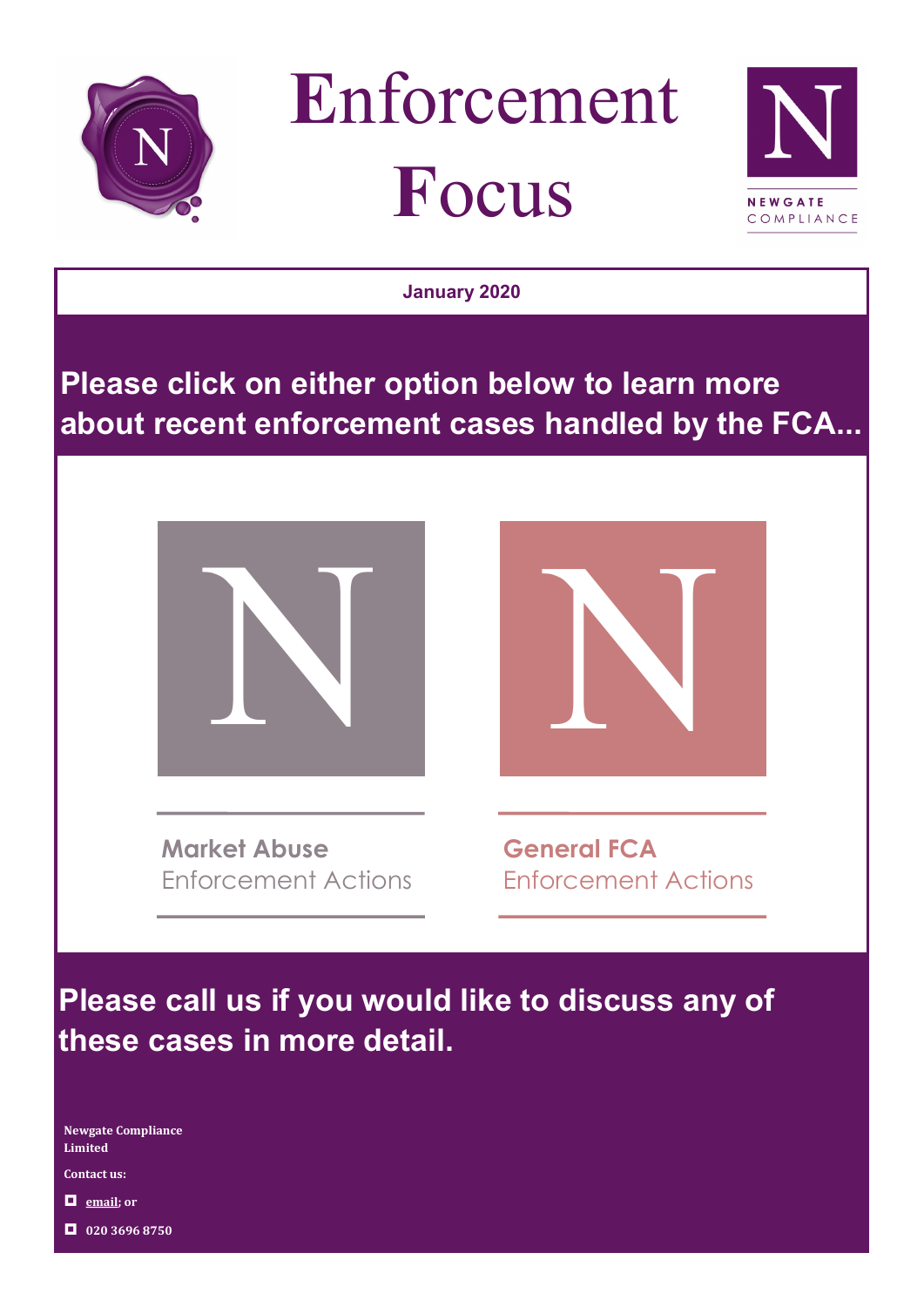### **Market Conduct**

### **What is the Code of Market Conduct?**

The Code of Market Conduct provides guidance on FCA's implementation of the Market Abuse Regulations. It offers assistance in determining whether or not behaviour amounts to market abuse. The Code applies to all who use the UK financial markets.

Behaviour which could constitute market abuse is summarised below:

- 1. *Insider dealing* an insider deals or attempts to deal in qualifying investments or related investment on the basis of inside information relating to the investment in question;
- 2. *Improper disclosure*  an insider discloses inside information to another person otherwise than in the proper course of the exercise of his employment, profession or duties;
- 3. *Manipulating transactions*  trading, or placing orders to trade, that gives a false or misleading impression of the supply of, or demand for, one or more investments, raising the price of the investment to an abnormal or artificial level
- 4. *Manipulating devices* behaviour which consists of effecting transactions or orders to trade which employ fictitious devices or any other form of deception or contrivance;
- 5. *Dissemination –* behaviour which consists of the dissemination of information that conveys a false or misleading impression about an investment or the issuer of an investment where the person doing this knows the information to be false or misleading; or
- 6. *Misleading behaviour and distortion -* which gives a false or misleading impression of either the supply of, or demand for an investment; or behaviour that otherwise distorts the market in an investment.

Penalties can vary from public censure to imprisonment.

For further information please see the Code which is located in the FCA Handbook. *Code of Market Conduct* <http://fsahandbook.info/FSA/html/handbook/MAR/1>

**If you have any suspicion of market abuse, please speak to your Compliance Officer as soon as possible.**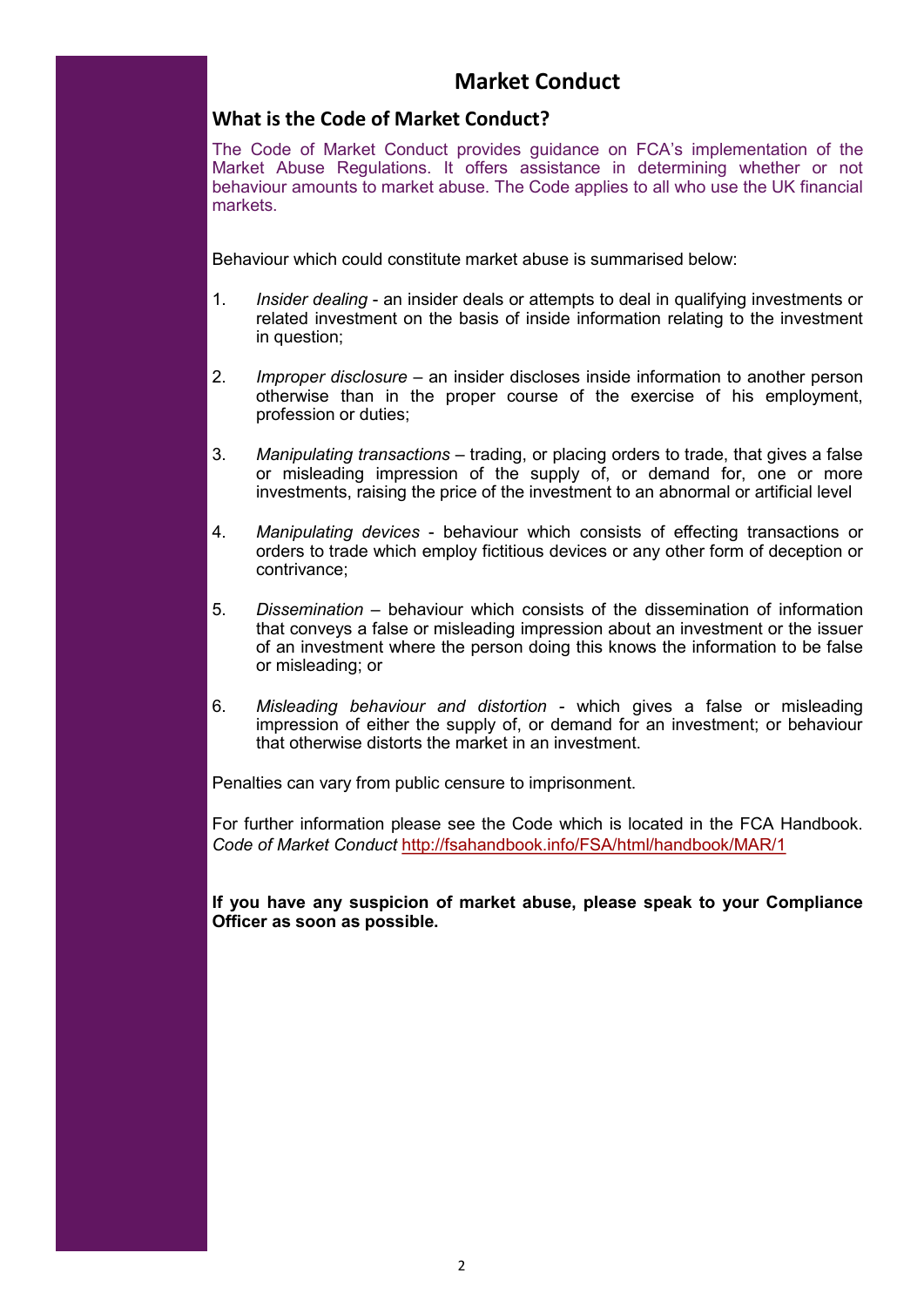### <span id="page-2-0"></span>**Selection of Recent Market Abuse Enforcement Actions**

The following section shows the recent market abuse enforcement actions taken by the FCA. Please continue to keep up to date with market conduct by regularly visiting the FCA website. [http://www.fca.org.uk/firms/markets/market](http://www.fca.org.uk/firms/markets/market-abuse)-abuse

**There are no market abuse enforcement cases this month.**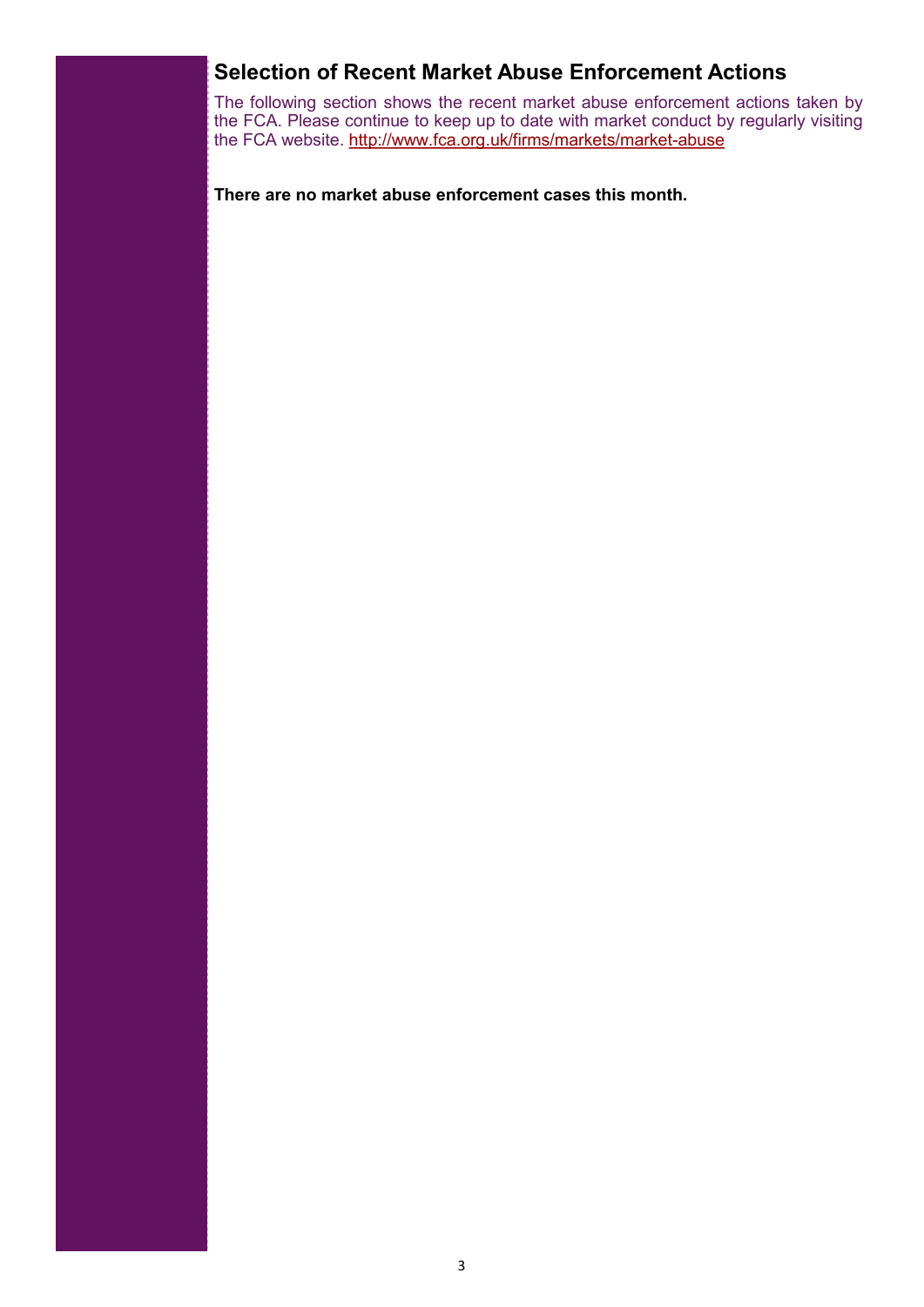## **General FCA Compliance and High Level Principles**

**FCA Objectives -** The FCA has an overarching strategic objective of ensuring that relevant financial markets function well. To support this it has three operational objectives: to secure an appropriate degree of protection for consumers; to protect and enhance the integrity of the UK financial system; and to promote effective competition in the interests of consumers.

**FCA Principles for Business -** The FCA have 11 high level principles that underpin their approach to regulation of firms.

| 1 Integrity                         | A firm must conduct its business with<br>Integrity.                                                                                                                                                                                    |
|-------------------------------------|----------------------------------------------------------------------------------------------------------------------------------------------------------------------------------------------------------------------------------------|
| 2 Skill, care and diligence         | A firm must conduct its business with due<br>skill, care and diligence.                                                                                                                                                                |
| 3 Management and control            | A firm must take reasonable care to<br>organise and control its affairs responsibly<br>and effectively, with adequate risk<br>management systems.                                                                                      |
| 4 Financial prudence                | A firm must maintain adequate financial<br>resources.                                                                                                                                                                                  |
| 5 Market conduct                    | A firm must observe proper standards of<br>market conduct.                                                                                                                                                                             |
| 6 Customers' interests              | A firm must pay due regard to the interests<br>of its customers and treat them fairly.                                                                                                                                                 |
| 7 Communications with clients       | A firm must pay due regard to the<br>information needs of its clients, and<br>communicate information to them in a way<br>which is clear, fair and not misleading.                                                                     |
| 8 Conflicts of interest             | A firm must manage conflicts of interest<br>fairly, both between itself and its customers<br>and between a customer and another<br>client                                                                                              |
| 9 Customers: relationships of trust | A firm must take reasonable care to ensure<br>the suitability of its advice and discretionary<br>decisions for any customer who is entitled<br>to rely upon its judgment.                                                              |
| 10 Clients' assets                  | A firm must arrange adequate protection<br>for clients' assets when it is responsible for<br>them.                                                                                                                                     |
| 11 Relations with regulators        | A firm must deal with its regulators in an<br>open and cooperative way, and must<br>disclose to the appropriate regulator<br>appropriately anything relating to the firm of<br>which that regulator would reasonably<br>expect notice. |

**"Conduct Rules"** - employees working in financial services are required to adhere to the Financial Conduct Authority's (FCA) Conduct Rules which are an enforceable set of rules and set basic standards of good personal conduct. All individuals are required to act with: integrity; due skill; care and diligence; observe proper standards of market conduct; deal with the FCA in an open and cooperative way; and treat customers fairly. Senior Managers have further responsibilities to ensure: business units are organised and controlled; business is managed with due, skill care and diligence; regulators are complied with and appropriate matters are disclosed to the FCA.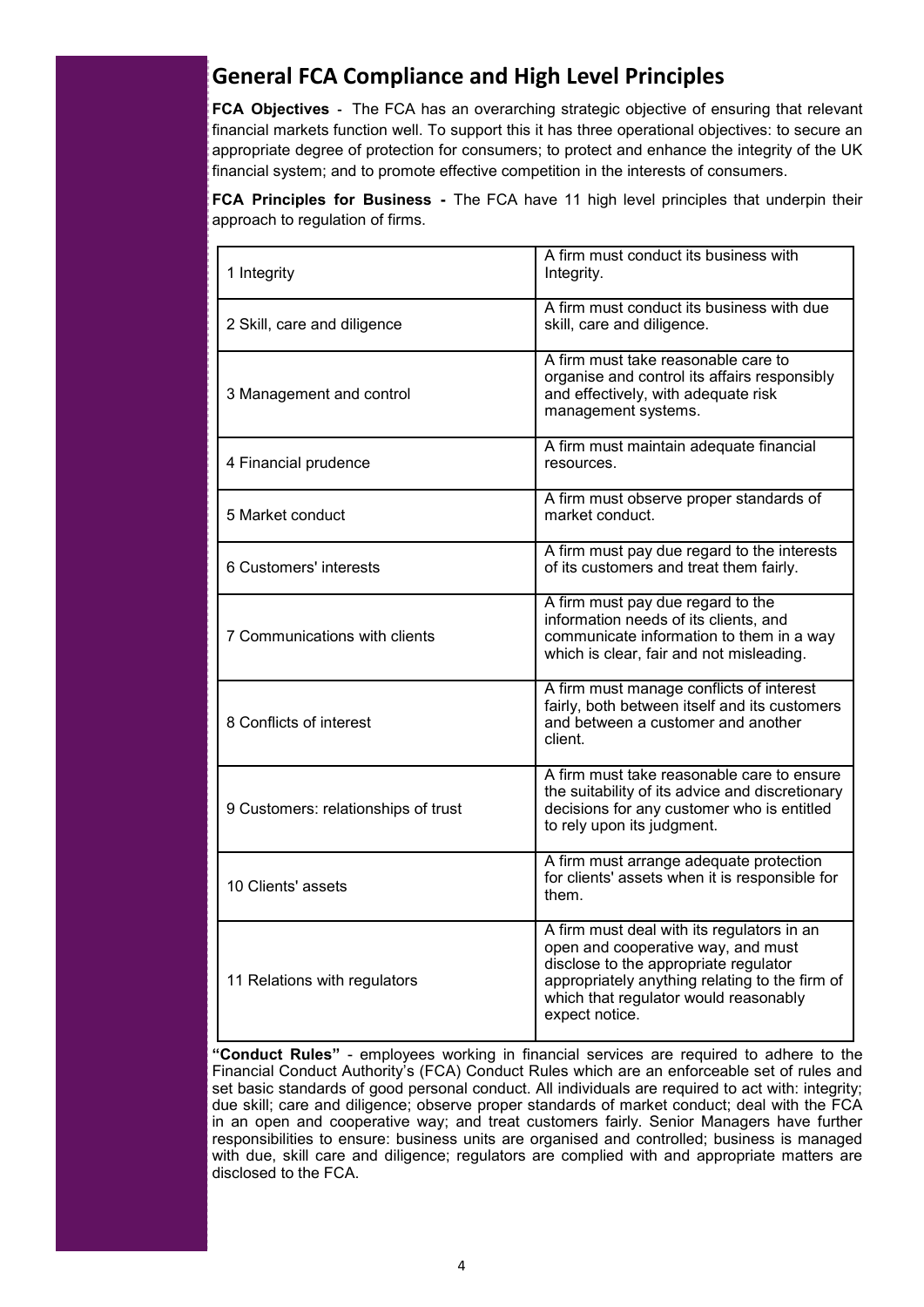### <span id="page-4-0"></span>**Selection of FCA Enforcement Actions**

The following is a selection of recent FCA enforcement actions where undue risk has been posed to FCA Objectives and firms and individuals have fallen short of the FCA's standards.

### **FCA secures confiscation order totalling £5 million against illegal money lender**

On the 11<sup>th</sup> December 2019, Southwark Crown Court made a confiscation order against Dharam Prakash Gopee in the sum of £5,118,018.72. The effect of the order is to confiscate all his criminal proceeds as an illegal money lender. Mr Gopee was also ordered to pay almost £230,000 in compensation to consumers. This follows the FCA's prosecution in which Mr Gopee was convicted of illegal money lending and sentenced to three and a half years in prison. Mr Gopee illegally loaned money to vulnerable consumers at high rates, securing the loans against their properties. He sought to take possession of the properties if the consumers failed to repay their loans.

This enforcement action evidences FCA's current focus on ensuring that vulnerable consumers are treated fairly across financial services sectors.

[https://www.fca.org.uk/news/press](https://www.fca.org.uk/news/press-releases/fca-secures-confiscation-order-totalling-5-million-against-illegal-money-lender)-releases/fca-secures-confiscation-order-totalling-5-million-[against](https://www.fca.org.uk/news/press-releases/fca-secures-confiscation-order-totalling-5-million-against-illegal-money-lender)-illegal-money-lender

### **DSG Retail Ltd**

The Information Commissioner's Office (ICO) has fined DSG Retail Limited (DSG) £500,000 after a 'point of sale' computer system was compromised as a result of a cyber-attack, affecting at least 14 million people. An ICO investigation found that an attacker installed malware on 5,390 tills at DSG's Currys PC World and Dixons Travel stores between July 2017 and April 2018, collecting personal data during the nine-month period before the attack was detected. The company's failure to secure the system allowed unauthorised access to 5.6 million payment card details used in transactions and the personal information of approximately 14 million people, including full names, postcodes, email addresses and failed credit checks from internal servers.

DSG breached the Data Protection Act 1998 by having poor security arrangements and failing to take adequate steps to protect personal data. This included vulnerabilities such as inadequate software patching, absence of a local firewall, and lack of network segregation and routine security testing. In January 2018, the ICO fined Carphone Warehouse, which is part of the same company group, £400,000 for similar security vulnerabilities.

The ICO considered that the personal data involved would significantly affect individuals' privacy, leaving affected customers vulnerable to financial theft and identity fraud. The ICO received 158 complaints between June 2018 and November 2018 from DSG's customers. As of March 2019, the company reported that nearly 3,300 customers had contracted them directly in relation to this data breach.

Although this action was driven by the ICO, firms should note that the FCA is increasing its focus on operational resilience of regulated firms as a vital part of protecting the UK's financial system, institutions and consumers.

[https://ico.org.uk/action](https://ico.org.uk/action-weve-taken/enforcement/dsg-retail-ltd/)-weve-taken/enforcement/dsg-retail-ltd/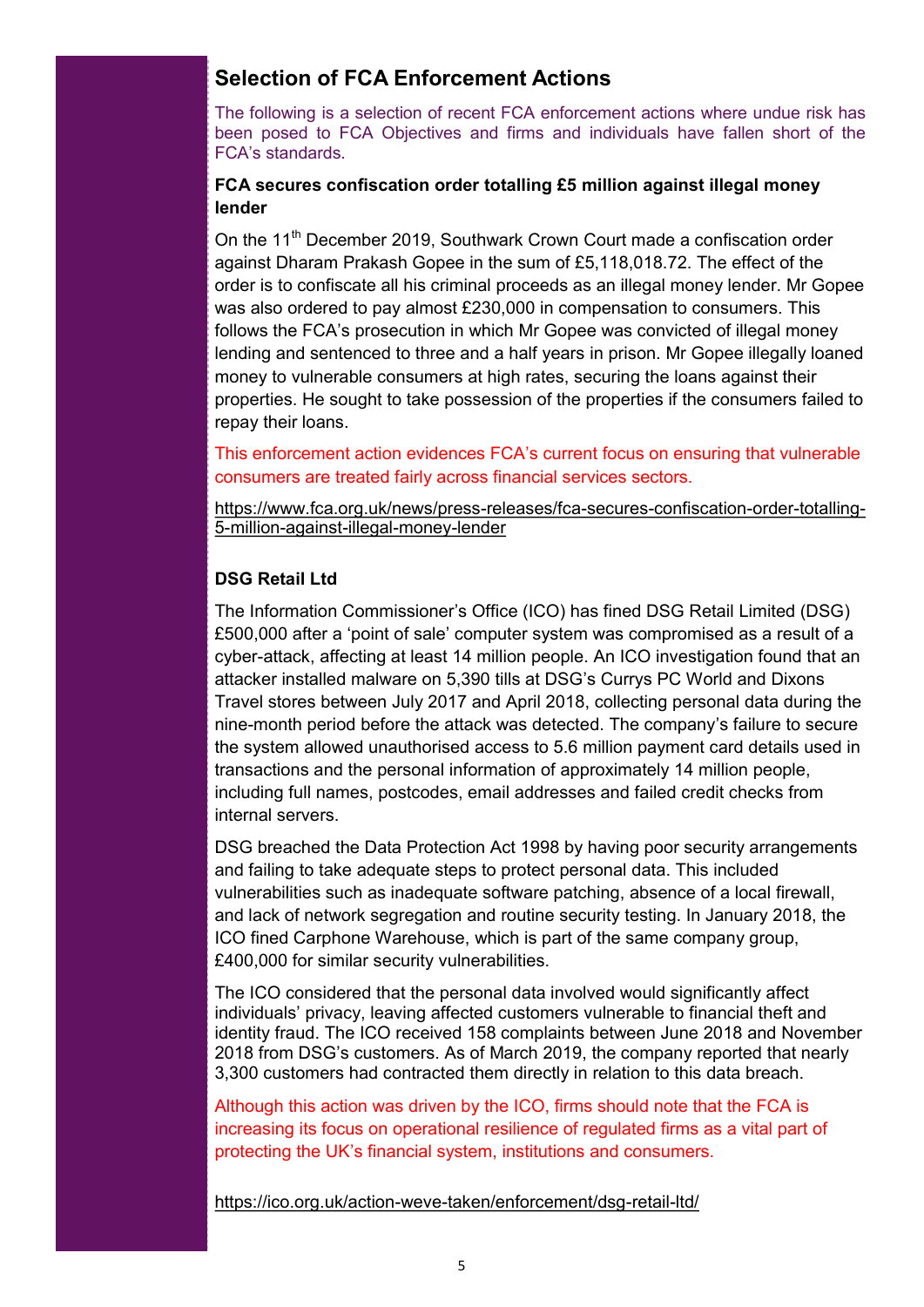#### **First-tier Tribunal upholds decision to fine Hall and Hanley Limited for data breaches and unauthorised copying of client signatures**

Hall & Hanley Limited ("H&H") is a Claims Management Company ("CMC") whose business focused on claims for mis-sold payment protection insurance (PPI). A £91,000 fine was initially imposed by the Claims Management Regulator ("CMR") under the previous regulatory regime for CMCs due to data breaches and unauthorised copying of client signatures. H&H appealed to the Tribunal against the fine.

In a statement by Mark Steward, Executive Director of Enforcement and Market Oversight at the FCA, said that the firm failed 'to take previous advice warnings from the former claims management regulator' and made 'repeated use of consumer data and customer signatures without their consent' leading to the firm falling below the required standards of conduct.

On the 5<sup>th</sup> March 2019, the CMR found that H&H had breached rules requiring CMCs to take all reasonable steps to ensure that any referrals, leads or data purchases from third parties had been obtained in accordance with applicable laws. In addition, when reviewing a sample of 16 of H&H's client files, the CMR found that in 8 of the files clients' signatures on claim documentation (including letters of authority) had been copied without authorisation. The CMR considered the unauthorised copying of clients' signatures, submitted by H&H to financial firms, to be a serious matter and considered H&H to have been negligent in failing to detect and prevent this conduct by one of its employees.

The First-tier Tribunal (the Tribunal) has upheld the fine of £91,000 imposed on H&H by the CMR, the former regulator for CMCs. The hearing for the Tribunal was conducted by the FCA which has taken over the functions of the CMR.

This enforcement action reinforces the expectations from the regulator that firms and individuals operating within them must conduct all business with integrity and due care, skill, and diligence. It also evidences that the FCA will take enforcement action against firms for breaches of compliance related to the General Data Protection Regulation ("GDPR") for processing personal data without the appropriate consent.

[https://www.fca.org.uk/news/press](https://www.fca.org.uk/news/press-releases/first-tier-tribunal-upholds-decision-fine-hall-and-hanley-limited-data-breaches-and-unauthorised)-releases/first-tier-tribunal-upholds-decision-finehall-and-hanley-limited-data-breaches-and-[unauthorised](https://www.fca.org.uk/news/press-releases/first-tier-tribunal-upholds-decision-fine-hall-and-hanley-limited-data-breaches-and-unauthorised)

#### **FCA secures confiscation order totalling over £170,000 against convicted fraudster**

An FCA prosecution of Mr Virdee led to a two-year prison sentence for defrauding investors over a two-year period. In total, investors of Mr Virdee were defrauded of over £600,000. The conviction related to misleading consumers, fraud and the illegal operation of an unauthorised investment scheme worth over half a million pounds. The effect of the confiscation order is to confiscate all of Mr Virdee's criminal proceeds.